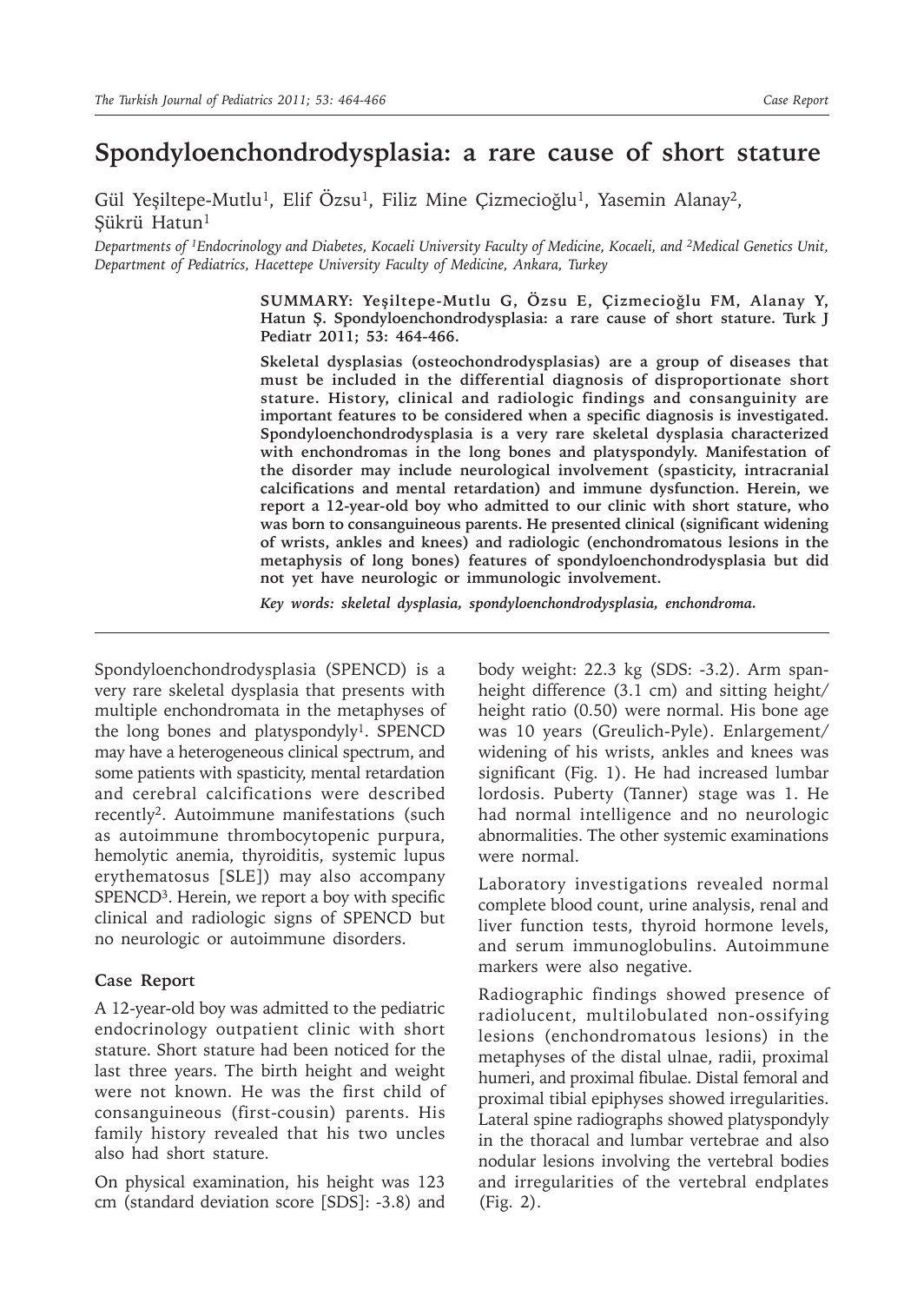

Fig. 1. Significant widening of the knees.

Our patient was diagnosed as SPENCD based on his clinical and radiologic findings. He has been followed in our outpatient clinic in terms of growth velocity and probable immunologic and neurologic abnormalities.

## **Discussion**

Spondyloenchondrodysplasia (SPENCD) was first described by Schorr et al. in 1976<sup>1</sup>. They reported two brothers affected by enchondromatosis with marked involvement of the spine including platyspondyly, and they defined SPENCD as the presence of radiolucent spondylar and metaphyseal lesions that represent islands of chondroid tissue within bone<sup>1</sup>. It is a genetic disorder with autosomal recessive inheritance. Short stature is a common finding. Some patients have disproportionately short limbs in severe cases. In others, body length and proportions are in the lower normal range. Increased lumbar lordosis, kyphoscoliosis, barrel chest, genu valgum or varum, short and broad hands, dolichocephaly, turricephaly, frontal bossing, and mild midface hypoplasia are occasional findings. Joints may be prominent or painful4.







**Fig. 2.: A)** Enchondromatous lesions in the metaphysis of the proximal fibulae and irregularities in the proximal tibial epiphyses. **B)** Enchondromatous lesions in the metaphysis of the distal radius and irregularities in the distal ulnar metaphyses. **C)** Platyspondyly in the thoracal and lumbar vertebrae and nodular lesions in the vertebral bodies.